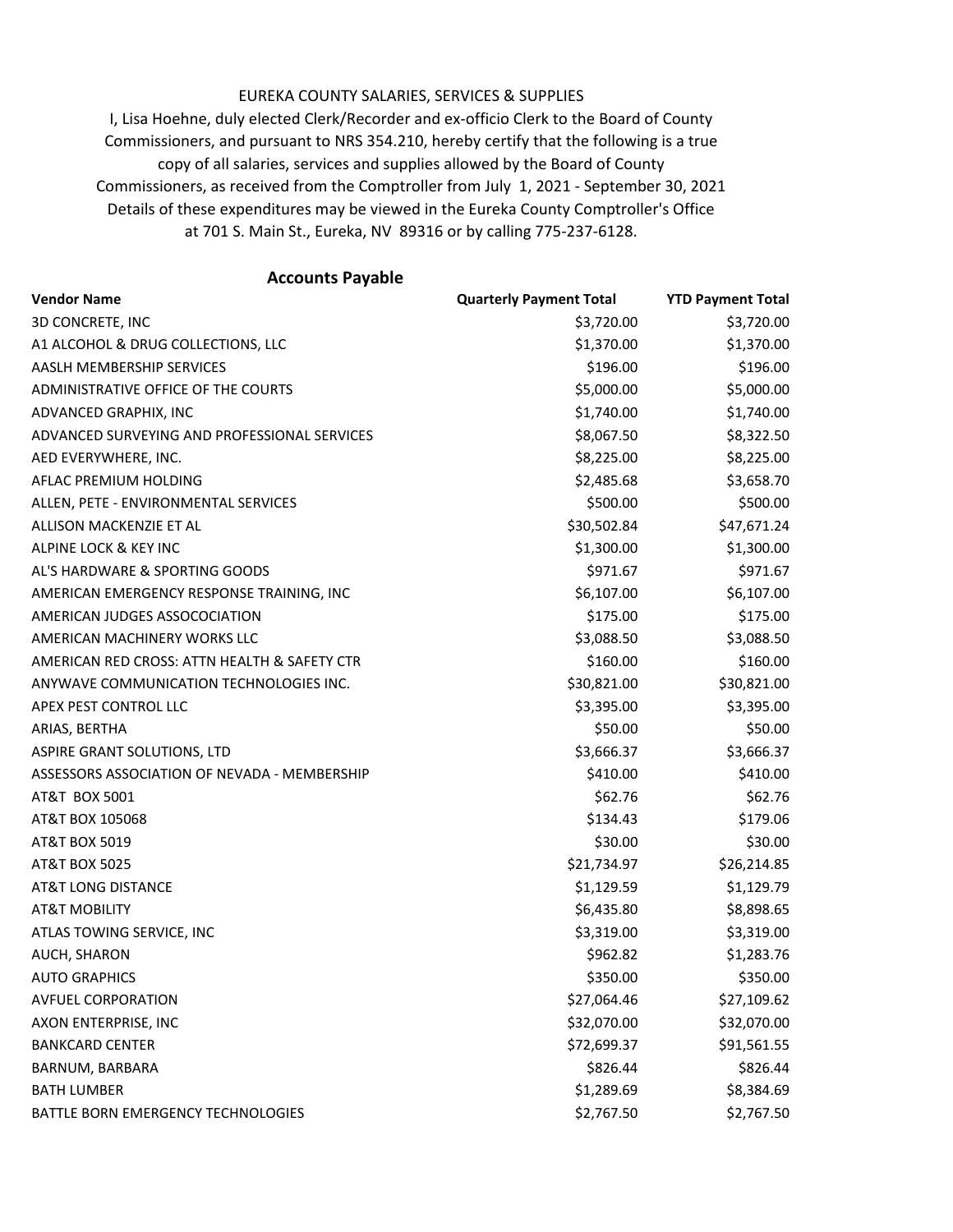| BATTLE BORN MEDIA LLC                              | \$301.00    | \$320.00    |
|----------------------------------------------------|-------------|-------------|
| BAUMANN, JAMES                                     | \$5.60      | \$11.20     |
| <b>BELLES &amp; BEAUS</b>                          | \$132.00    | \$132.00    |
| <b>BEUTEL, THEODORE</b>                            | \$154.10    | \$204.10    |
| BFE SCREEN PRINTING & EMBROIDERY                   | \$3,052.15  | \$3,660.15  |
| <b>BINGHAM, CHRISTINE</b>                          | \$10.24     | \$10.24     |
| <b>BISHOP, STEPHEN J</b>                           | \$286.24    | \$286.24    |
| <b>BLACK ROCK RESOURCE SERVICES LLC</b>            | \$6,019.10  | \$6,019.10  |
| <b>BLACK, JAY S</b>                                | \$800.00    | \$800.00    |
| BLISS, CHAD D                                      | \$8.96      | \$8.96      |
| BNY MELLON - BANK OF NEW YORK MELLON               | \$1,125.00  | \$2,250.00  |
| <b>BOARD OF REGENTS - ATTN: CONTROLLERS OFFICE</b> | \$10,413.70 | \$10,413.70 |
| <b>BOB BARKER CO, INC</b>                          | \$62.74     | \$62.74     |
| <b>BOSS TANKS INC</b>                              | \$12,133.75 | \$31,681.67 |
| <b>BROWN BROTHERS WELDING</b>                      | \$38,180.00 | \$38,180.00 |
| BROWN, KELLY C                                     | \$20,000.00 | \$20,000.00 |
| BROWN, LISA                                        | \$25.99     | \$25.99     |
| BROWN, SHAWN                                       | \$400.00    | \$400.00    |
| <b>BUCHANAN, ROSE</b>                              | \$102.00    | \$102.00    |
| BUGENIG, DALE C - CONSULTING HYDROLOGIST           | \$7,980.02  | \$10,342.52 |
| <b>BUNDY, CLARA</b>                                | \$264.08    | \$264.08    |
| BURNS FUNERAL HOME, INC                            | \$525.00    | \$1,862.00  |
| <b>BUSINESS CONTINUITY TECHNOLOGIES LLC</b>        | \$7,500.00  | \$10,000.00 |
| BYLER, MARIAN                                      | \$322.50    | \$322.50    |
| CALIFORNIA STATE DISBURSE UNIT                     | \$692.30    | \$830.76    |
| <b>CARLIN ACE HARDWARE</b>                         | \$383.35    | \$383.35    |
| CARRASCO, EMILY                                    | \$44.10     | \$44.10     |
| CARRASCO, TREVOR                                   | \$76.37     | \$76.37     |
| <b>CARROT-TOP INDUSTRIES INC</b>                   | \$884.25    | \$884.25    |
| <b>CASHMAN EQUIPMENT</b>                           | \$11,914.51 | \$15,028.93 |
| CASTANEDA, MARYJO                                  | \$1,136.43  | \$1,515.24  |
| <b>CDCE, INCORPORATED</b>                          | \$2,835.00  | \$2,835.00  |
| <b>CDW GOVERNMENT INC</b>                          | \$5,687.48  | \$6,270.82  |
| <b>CENTER FOR CHANGE</b>                           | \$227.32    | \$227.32    |
| CENTRAL NV REGIONAL WATER AUTHORITY                | \$7,500.00  | \$7,500.00  |
| <b>CERTIFIED LABORATORIES</b>                      | \$518.33    | \$518.33    |
| <b>CLEMENTINE'S STEAKHOUSE</b>                     | \$134.00    | \$134.00    |
| <b>CMC TIRE INC</b>                                | \$10,462.72 | \$11,006.80 |
| COLBY, TALON                                       | \$200.00    | \$200.00    |
| COLLINS, NICHOLAS                                  | \$129.00    | \$129.00    |
| COLONIAL LIFE & ACCIDENT INS CO                    | \$433.24    | \$649.86    |
| CONCRETE CONSTRUCTION SUPPLY INC                   | \$322.65    | \$322.65    |
| <b>CONFERENCE AMERICA</b>                          | \$386.19    | \$386.19    |
| CONLEY, CHETT                                      | \$35.00     | \$35.00     |
| COUNTY FISCAL OFFICERS ASSOCIATION OF NEVADA       | \$200.00    | \$200.00    |
| <b>COUNTY OF HUMBOLDT</b>                          | \$2,469.12  | \$3,292.16  |
| CRESCENT VALLEY FIRE DEPT                          | \$10,917.11 | \$12,762.38 |
|                                                    |             |             |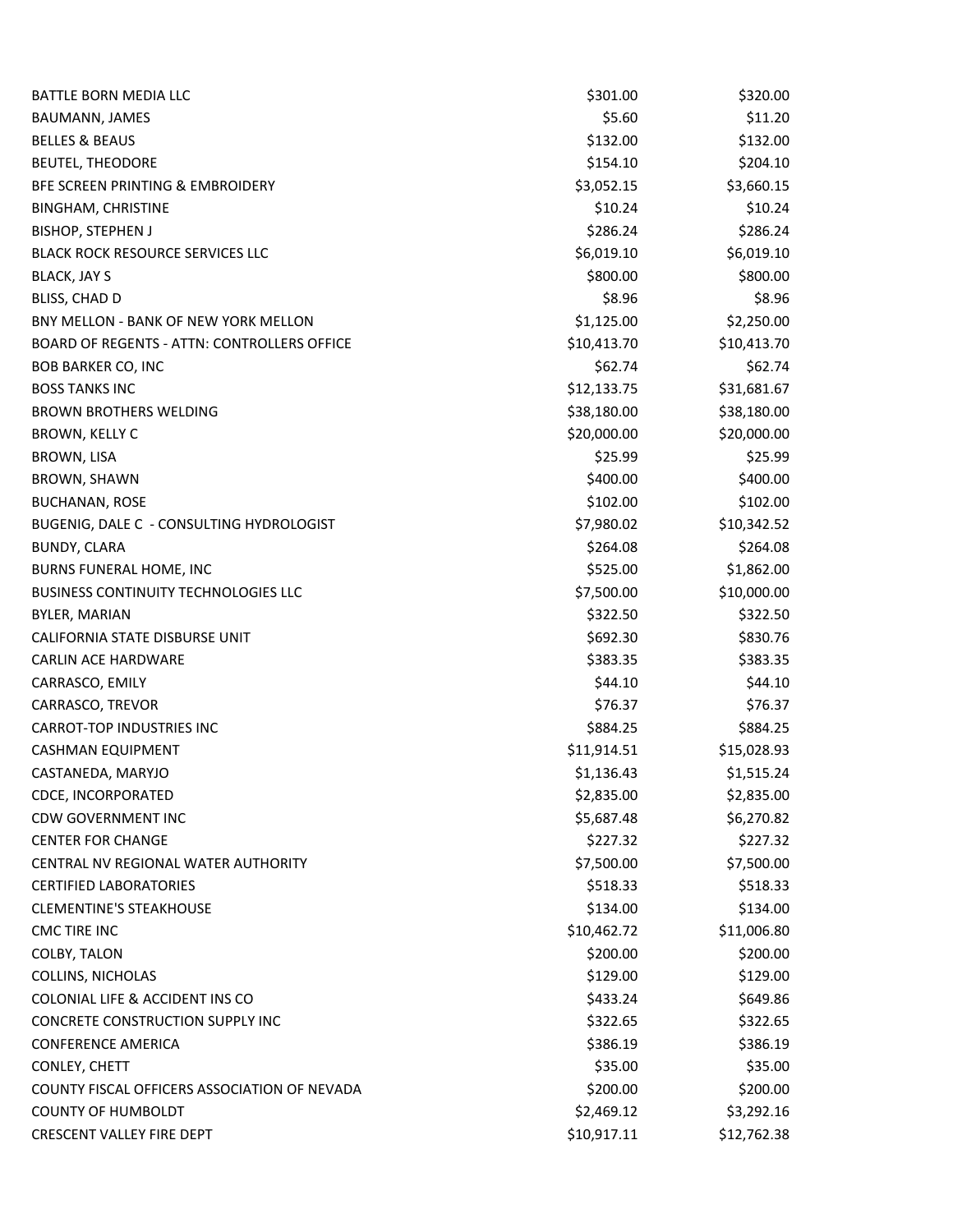| CRYSTAL CLEAR JANITORIAL - LEANNA M CANTRELL  | \$16,200.00  | \$18,900.00  |
|-----------------------------------------------|--------------|--------------|
| <b>CSS CONSTRUCTION SEALANTS &amp; SUPPLY</b> | \$569.55     | \$569.55     |
| <b>CUCHINE, WALTER E</b>                      | \$1,267.68   | \$1,690.24   |
| <b>CUMMINS ROCKY MOUNTAIN</b>                 | \$3,307.87   | \$3,307.87   |
| DAMELE, ELIZABETH ANN                         | \$44.10      | \$44.10      |
| DAMELE, KATIE EILEEN                          | \$44.10      | \$44.10      |
| DAVILA, IRMA                                  | \$669.59     | \$669.59     |
| DBT TRANSPORTATION SERVICES LLC               | \$4,000.00   | \$4,000.00   |
| DEPT OF MOTOR VEHICLES                        | \$34.00      | \$34.00      |
| <b>DEPT OF TREASURY</b>                       | \$251,024.74 | \$285,977.37 |
| DIAMOND VALLEY VOLUNTEER FIRE DEPT            | \$380.00     | \$380.00     |
| DIEBLER, WILLIAM                              | \$60.00      | \$60.00      |
| DISHONG, CODY J.                              | \$700.00     | \$700.00     |
| DJ'S DINER & DRIVE-IN                         | \$20.00      | \$20.00      |
| DOMINION VOTING SYSTEMS                       | \$5,125.00   | \$5,125.00   |
| DOOLEY ENTERPRISES, INC                       | \$5,872.87   | \$6,799.72   |
| <b>EAGLE COMMUNICATIONS LLC</b>               | \$43,060.00  | \$43,060.00  |
| ECHEVARRIA, MARTY ANN                         | \$1,500.00   | \$1,500.00   |
| <b>ECONOMY DRUG</b>                           | \$65.01      | \$65.01      |
| <b>eFAX CORPORATE</b>                         | \$379.80     | \$379.80     |
| EL AERO SERVICES, INC                         | \$1,963.00   | \$1,963.00   |
| <b>ELKO COUNTY LIBRARY</b>                    | \$28,773.25  | \$28,773.25  |
| ELKO DAILY FREE PRESS C/O LEE ENTERPRISE      | \$910.53     | \$910.53     |
| ELKO TELEVISION DISTRICT                      | \$10,000.00  | \$10,000.00  |
| ELKO TOOL & FASTENER INC                      | \$108.71     | \$238.70     |
| ELSE, HOLLI                                   | \$400.00     | \$400.00     |
| <b>EM3 NETWORKS LLC</b>                       | \$4,050.03   | \$5,400.04   |
| <b>EMPLOYER LYNX INC</b>                      | \$197.00     | \$503.00     |
| ENZENBERGER, MICHAELLA                        | \$1,053.59   | \$1,326.85   |
| EUREKA COUNTY SENIOR CENTERS                  | \$104.00     | \$213.00     |
| <b>EUREKA COUNTY SHERIFF</b>                  | \$77.95      | \$77.95      |
| EUREKA COUNTY TREASURER                       | \$1,166.66   | \$1,166.66   |
| <b>EUREKA GARAGE</b>                          | \$40.90      | \$40.90      |
| EUREKA GOLD COUNTRY INN                       | \$641.22     | \$641.22     |
| <b>EUREKA HS RODEO CLUB</b>                   | \$1,000.00   | \$1,000.00   |
| EUREKA RESTORATION ENTERPRISE                 | \$9,000.00   | \$9,000.00   |
| <b>EUREKA SUPPLY</b>                          | \$2,468.09   | \$2,468.09   |
| <b>EUREKA TOWN WATER</b>                      | \$15,381.30  | \$19,520.70  |
| EUREKA VET CLINIC LLC                         | \$879.02     | \$1,029.02   |
| EUREKA VOLUNTEER FIREMEN                      | \$640.00     | \$640.00     |
| EVERITT, RANDY                                | \$72.00      | \$72.00      |
| EVERTSEN, MARCIAL                             | \$228.00     | \$228.00     |
| <b>FARMER BROS CO</b>                         | \$234.04     | \$234.04     |
| <b>FARR WEST ENGINEERING</b>                  | \$1,205.36   | \$1,205.36   |
| FARRIS, ASHLEY                                | \$723.44     | \$723.44     |
| FEDERAL EXPRESS CORP                          | \$294.27     | \$294.27     |
| FEYDER, PAYTON                                | \$231.77     | \$231.77     |
|                                               |              |              |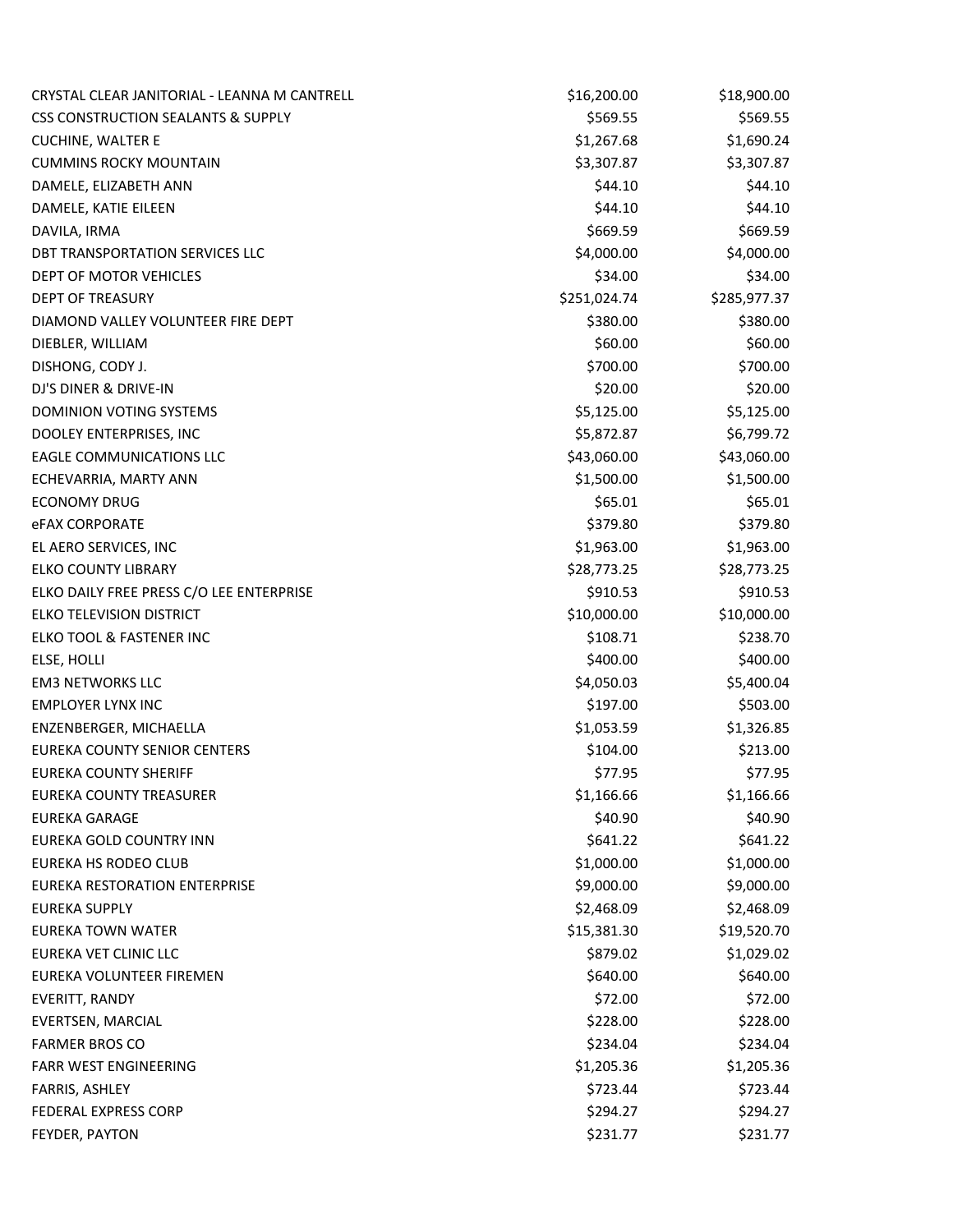| FHN FINANCIAL MAIN STREET ADVISORS LLC     | \$8,601.55   | \$8,601.55   |
|--------------------------------------------|--------------|--------------|
| FILIPPINI, JOHNNY                          | \$162.28     | \$162.28     |
| FILIPPINI, KAYLEE                          | \$159.41     | \$159.41     |
| <b>FLYERS ENERGY LLC</b>                   | \$17,841.81  | \$27,441.83  |
| FOOD BANK OF NORTHERN NV                   | \$126.67     | \$126.67     |
| FRED'S TREE SERVICE LLC - KILLIAN, FRED B  | \$6,562.50   | \$6,562.50   |
| FRENCH, SHEALENE                           | \$103.99     | \$103.99     |
| FUN EVENTS NV                              | \$14,850.00  | \$14,850.00  |
| <b>GALLAGHER FORD LINCOLN</b>              | \$81,953.02  | \$81,953.02  |
| GALLAGHER, CINDY                           | \$300.00     | \$300.00     |
| GARNER, MAUREEN                            | \$60.00      | \$60.00      |
| <b>GBIS COMMUNICATIONS LLC</b>             | \$629.55     | \$629.55     |
| <b>GENESIS HOME HEALTH SERVICES INC</b>    | \$4,080.70   | \$4,080.70   |
| GETZLER, RYAN                              | \$20.00      | \$20.00      |
| GIBBS, CODY                                | \$68.73      | \$68.73      |
| <b>GLASS DOCTOR OF NE NEVADA</b>           | \$262.80     | \$262.80     |
| GOICOECHEA, GLADY                          | \$54.00      | \$54.00      |
| GONZALES, RHONDA                           | \$19.50      | \$19.50      |
| GORDON, LINDA                              | \$45.00      | \$45.00      |
| GOSERCO, INC                               | \$2,588.76   | \$2,588.76   |
| <b>GOVERNMENT SOFTWARE ASSURANCE CORP</b>  | \$40,000.00  | \$40,000.00  |
| <b>GRAINGER PARTS OPERATIONS</b>           | \$8,852.20   | \$8,287.63   |
| <b>GREGORY INSURANCE AGENCY</b>            | \$313,948.35 | \$313,948.35 |
| GROTH REPAIR & TOWING - GROTH, DAVID EDGAR | \$780.00     | \$780.00     |
| <b>GRUENING, VIRGINIA</b>                  | \$367.20     | \$367.20     |
| <b>HACH COMPANY</b>                        | \$249.22     | \$249.22     |
| HAGE, VICTORIA                             | \$35.00      | \$35.00      |
| HAGE, YELEMA                               | \$38.00      | \$38.00      |
| HARNEY, MEGAN                              | \$73.50      | \$73.50      |
| HAWKSTONE NV INC.                          | \$12.00      | \$12.00      |
| HELION SOFTWARE, INC                       | \$2,833.00   | \$2,833.00   |
| HICKS, ROBIN                               | \$900.00     | \$900.00     |
| HILYARD, JANEEN                            | \$9,000.00   | \$9,000.00   |
| HOEHNE, LISA L                             | \$432.60     | \$432.60     |
| HOLLOWAY, MELISSA                          | \$60.00      | \$60.00      |
| HOLMAN, HANES J                            | \$190.92     | \$190.92     |
| HOSEPOWER USA INC - MASTHEAD INDUSTRIES    | \$183.00     | \$183.00     |
| <b>HSI INC</b>                             | \$2,058.00   | \$2,058.00   |
| HUBBARD, JANINE                            | \$387.45     | \$516.60     |
| HUMBOLDT COUNTY ADMINISTRATOR              | \$10,000.00  | \$10,000.00  |
| HUNT & SONS, INC                           | \$9,696.65   | \$12,294.05  |
| ID CARD GROUP - BC GROUP HOLDINGS INC      | \$1,929.10   | \$1,929.10   |
| <b>IMAGE TREND INC</b>                     | \$1,688.26   | \$1,688.26   |
| IN MY BROTHER'S SHOES, INC                 | \$5,000.00   | \$5,000.00   |
| INLAND SUPPLY CO, INC                      | \$192.61     | \$375.72     |
| <b>INTERMOUNTAIN FARMERS ASC</b>           | \$269.25     | \$269.25     |
| <b>INTERWEST SUPPLY COMPANY</b>            | \$7,236.78   | \$10,487.78  |
|                                            |              |              |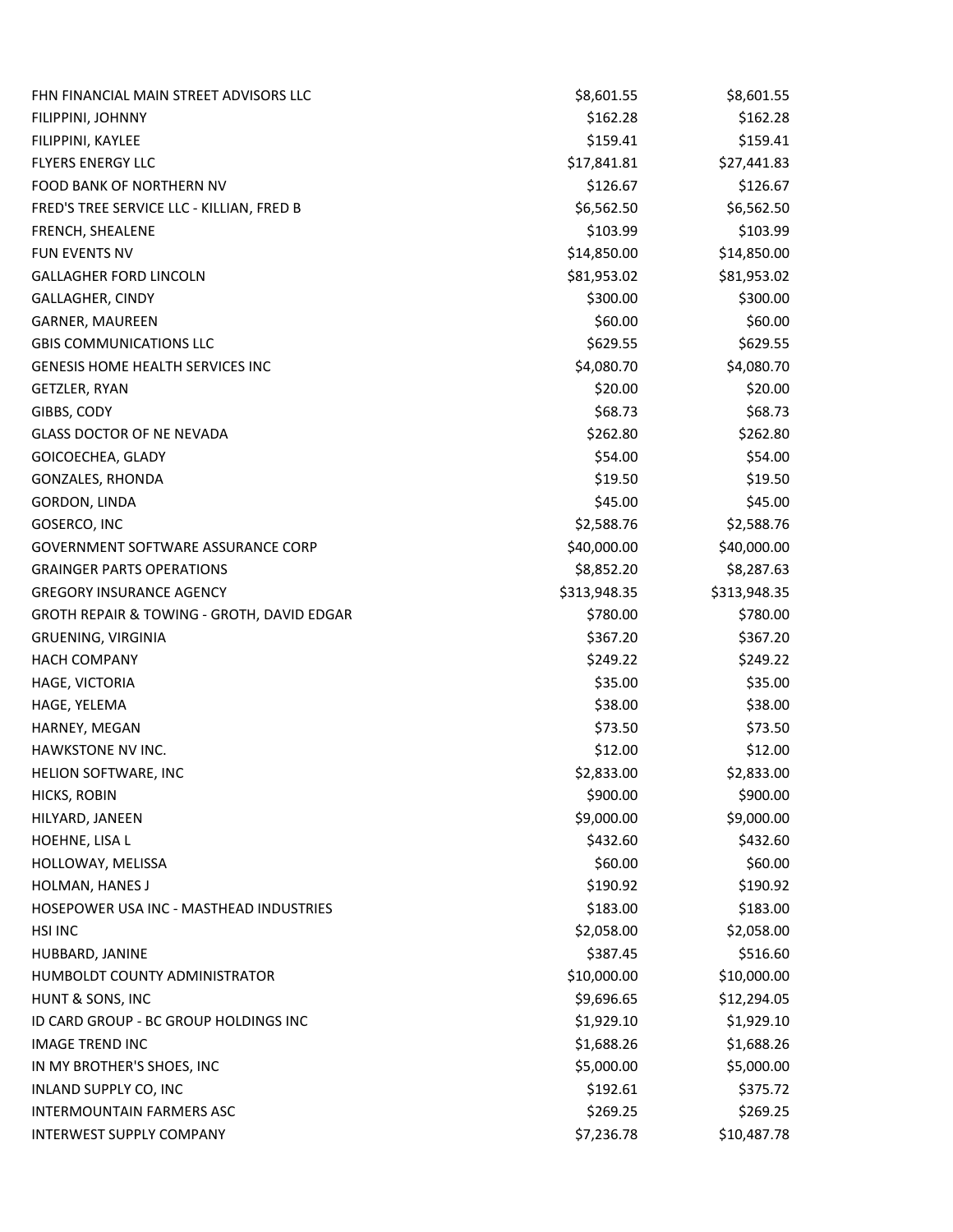| INVESCO INVESTMENT SERVICES, INC                | \$4,200.00  | \$4,800.00  |
|-------------------------------------------------|-------------|-------------|
| ISR MATRIX INTERNATIONAL, LLC                   | \$1,590.00  | \$1,590.00  |
| <b>ITHURRALDE, JAMES</b>                        | \$1,463.31  | \$1,951.08  |
| <b>IVESON, AUSTIN</b>                           | \$162.28    | \$162.28    |
| JACKSON GROUP PETERBILT, INC                    | \$5,114.13  | \$5,114.13  |
| <b>JANDA RIBBONS</b>                            | \$449.17    | \$449.17    |
| JD JANITORIAL - DAVILA, JUAN ANTONIO            | \$4,150.00  | \$4,150.00  |
| JENSEN, SHANIA                                  | \$87.36     | \$87.36     |
| JEPPESEN, DOROTHY                               | \$986.13    | \$1,314.84  |
| JOHNS, MATTIE M                                 | \$128.87    | \$128.87    |
| JOHNSON CONTROLS FIRE PROTECTION LP             | \$1,365.77  | \$1,365.77  |
| JOHNSON, ABIGAIL C                              | \$13,850.00 | \$20,070.00 |
| JONES, BRYANT HENRY                             | \$114.55    | \$114.55    |
| JONES, JESS JAMES - OUTLAW BRONCS               | \$11,500.00 | \$11,500.00 |
| JONES, KEN                                      | \$1,575.21  | \$2,100.28  |
| JOURNAL TECHNOLGIES INC                         | \$25,000.00 | \$25,000.00 |
| JR SUPPLY - JOELLEN REIS                        | \$283.92    | \$283.92    |
| KANSAS CITY LIFE INSURANCE CO                   | \$22,188.93 | \$32,486.09 |
| KELLY, CRYSTAL                                  | \$288.29    | \$288.29    |
| KELLY, JESSICA                                  | \$288.29    | \$288.29    |
| KELLY, NATHAN JR                                | \$114.55    | \$114.55    |
| KERSEY, MIKAYLA                                 | \$3,500.00  | \$3,500.00  |
| KHOURYS FRESH MARKET CARLIN                     | \$80.92     | \$80.92     |
| <b>KIEFER AQUATICS</b>                          | \$2,389.50  | \$2,389.50  |
| KIMBALL EQUIPMENT CO                            | \$3,017.67  | \$3,017.67  |
| KLATT, RANDALL                                  | \$495.24    | \$495.24    |
| KNIGHT, WILL J                                  | \$482.08    | \$482.08    |
| KNOWBE4, INC                                    | \$2,090.70  | \$2,090.70  |
| KORTH, DYLAN                                    | \$409.00    | \$444.00    |
| KULANI, JUSTIN D.                               | \$202.50    | \$202.50    |
| L N CURTIS AND SONS                             | \$842.82    | \$842.82    |
| LA PERKS PETROLEUM SPECIALIST                   | \$5,393.75  | \$5,393.75  |
| LABARRY, KAREN                                  | \$841.14    | \$1,121.52  |
| LAKE, LEONARD                                   | \$821.91    | \$997.91    |
| LAKES CROSSING CENTER                           | \$170.00    | \$170.00    |
| <b>LANDER COUNTY RECREATION CENTER</b>          | \$360.00    | \$360.00    |
| LARRY H MILLER CHEVROLET                        | \$1,189.32  | \$1,808.02  |
| LARRY H MILLER FORD PARTS                       | \$584.87    | \$878.58    |
| <b>LEGAL SHIELD</b>                             | \$421.50    | \$421.50    |
| LEMONS, GRUNDY & EISENBERG                      | \$6,545.70  | \$6,545.70  |
| LES SCHWAB TIRE CENTER                          | \$580.32    | \$580.32    |
| LES SCHWAB TIRES                                | \$291.94    | \$291.94    |
| LESLIE'S POOL SUPPLIES - LESLIE'S POOLMART, INC | \$2,090.90  | \$2,090.90  |
| LEXIS NEXIS MATHEW BENDER                       | \$3,607.54  | \$4,396.00  |
| LEXIS NEXIS MATHEW BENDER RELX INC              | \$1,080.00  | \$1,451.00  |
| LIBERTY TIRE RECYCLING LLC                      | \$13,784.30 | \$13,784.30 |
| LIFE ASSIST, INC                                | \$4,722.43  | \$4,722.43  |
|                                                 |             |             |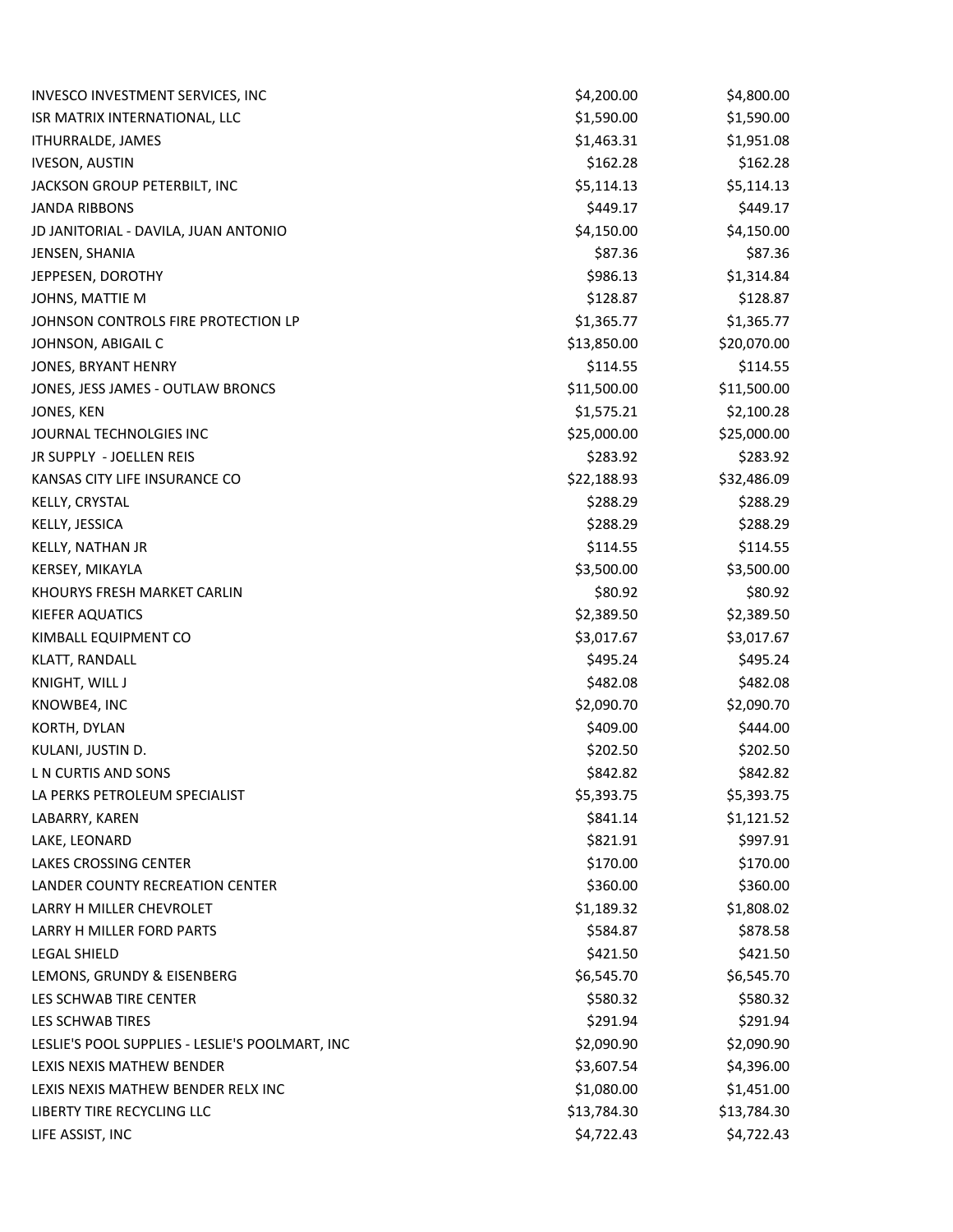| LIQUIVISION TECHNOLOGY INC                    | \$13,465.00 | \$13,465.00 |
|-----------------------------------------------|-------------|-------------|
| LOCKIE & MACFARLAN, LTD                       | \$3,460.00  | \$3,580.00  |
| LONE WOLF COMMERCIAL APPLIANCE SERVICE AND RI | \$27,946.83 | \$27,946.83 |
| LP INSURANCE SERVICES LLC                     | \$12,600.00 | \$16,800.00 |
| LUMOS & ASSOCIATES                            | \$375.00    | \$11,325.00 |
| <b>M&amp;T BANK</b>                           | \$39,115.95 | \$39,115.95 |
| MADRIGAL, JOSUE                               | \$205.24    | \$205.24    |
| MAHER, TIMOTHY                                | \$300.70    | \$300.70    |
| MAHONEY, BRANDY                               | \$296.72    | \$296.72    |
| <b>MAKOR K9</b>                               | \$8,000.00  | \$8,000.00  |
| MALOTTE, ALAN                                 | \$482.08    | \$482.08    |
| MARTINEZ, JAZMIN                              | \$202.50    | \$202.50    |
| <b>MARTIN-ROSS &amp; ASSOCIATES</b>           | \$1,035.00  | \$1,035.00  |
| MASON, BRYAN                                  | \$55.09     | \$55.09     |
| MATHOS, LISA                                  | \$51.00     | \$51.00     |
| MEARS, MICHAEL                                | \$125.00    | \$125.00    |
| MOODY, LINDA DARLENE                          | \$180.00    | \$180.00    |
| MORELAND, GRANT W                             | \$16,035.18 | \$16,035.18 |
| MORI, MICHAEL                                 | \$190.92    | \$190.92    |
| MORI, QUINN A                                 | \$190.92    | \$190.92    |
| MORRISON, CHERYL                              | \$345.00    | \$345.00    |
| MORRISON, LANNY                               | \$108.00    | \$108.00    |
| <b>MR SPARKLE</b>                             | \$850.00    | \$850.00    |
| MRSA-UV, LLC                                  | \$664.61    | \$664.61    |
| MSC INDUSTRIAL SUPPLY CO.                     | \$117.66    | \$117.66    |
| MT WHEELER POWER INC                          | \$48,386.24 | \$48,386.24 |
| N-ABLE TECHNOLOGIES LTD                       | \$17,669.00 | \$17,669.00 |
| NAJTECH, LLC                                  | \$320.00    | \$320.00    |
| <b>NAPA AUTO PARTS</b>                        | \$9,040.64  | \$9,040.64  |
| NATIONAL BUSINESS FURNITURE                   | \$1,808.00  | \$1,808.00  |
| NEW FRONTIER ARMORY LLC                       | \$1,642.55  | \$1,642.55  |
| <b>NEW YORK LIFE</b>                          | \$7,674.76  | \$11,437.14 |
| <b>NEW YORK LIFE LTD</b>                      | \$1,361.78  | \$1,361.78  |
| <b>NORCO</b>                                  | \$1,772.29  | \$2,061.06  |
| NORCUTT, KENNETH CLAY                         | \$300.70    | \$300.70    |
| NORCUTT, LINDY                                | \$403.60    | \$403.60    |
| NORCUTT, NATALIE DENNISE                      | \$403.60    | \$403.60    |
| NORTH LAKE TAHOE FIRE PROTECTION DISTRICT     | \$239.00    | \$239.00    |
| NORTHEASTERN NV REGIONAL DEVELOPMENT AUTHC    | \$2,129.60  | \$2,129.60  |
| NORTHER NEVADA PSYCHOLOGY, LLC                | \$1,000.00  | \$1,000.00  |
| NORTHERN TOOL & EQUIPMENT                     | \$5,595.92  | \$5,595.92  |
| NV ADVERTISING LLC                            | \$655.00    | \$655.00    |
| NV ASSN OF COUNTY HUMAN SERVICES ADMINISTRAT  | \$100.00    | \$100.00    |
| NV ASSOC COURT EXEC                           | \$80.00     | \$80.00     |
| NV BUREAU OF SAFE DRINKING WATER              | \$1,679.50  | \$1,679.50  |
| NV DEPT OF AGRICULTURE                        | \$170.00    | \$170.00    |
| NV DEPT OF AGRICULTURE FOOD & NUTRITION DIV   | \$57.50     | \$57.50     |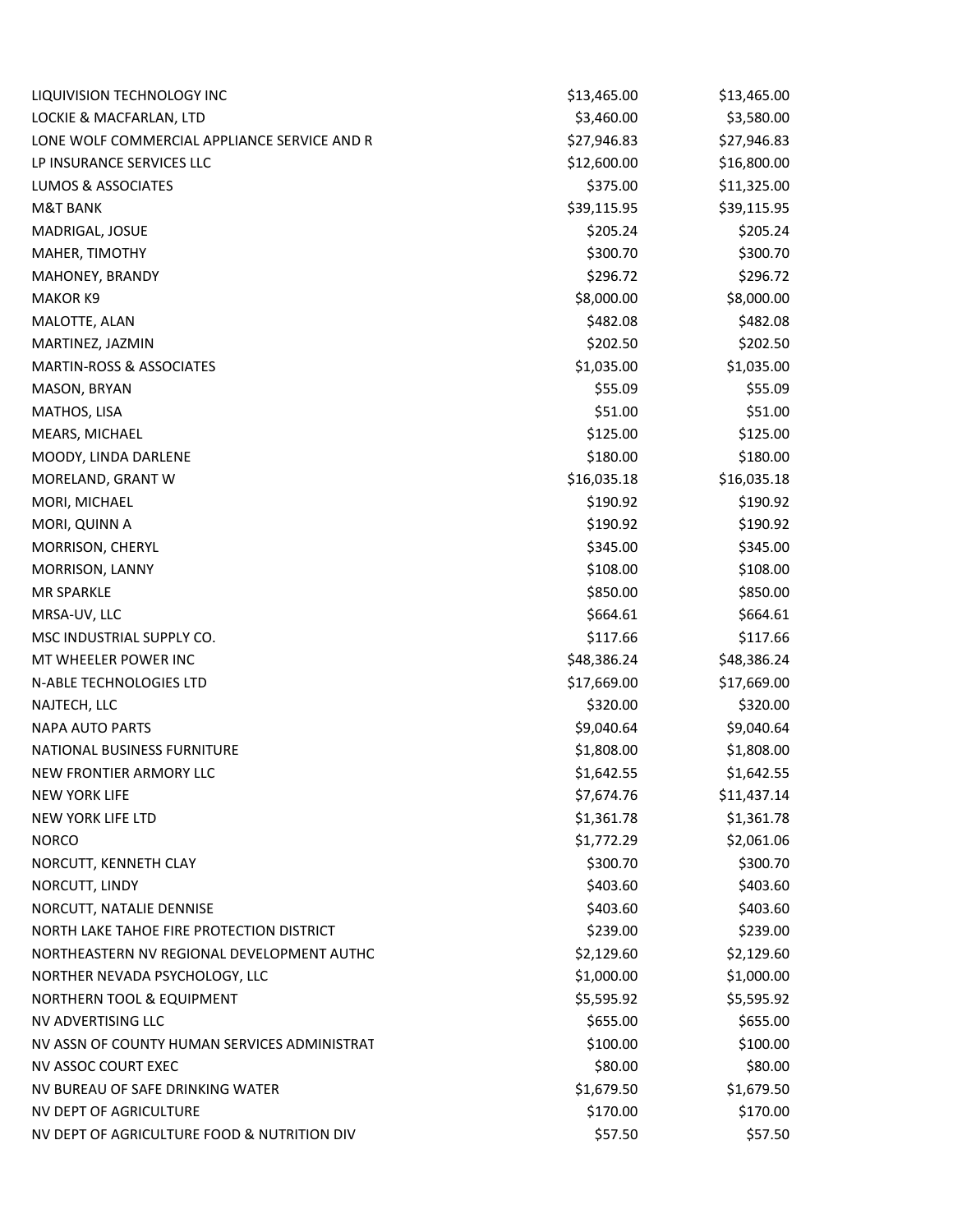| <b>NV DEPT OF BUSINESS</b>                      | \$261.00       | \$261.00       |
|-------------------------------------------------|----------------|----------------|
| NV DEPT OF INFO TECH                            | \$12,780.29    | \$12,780.29    |
| NV DEPT OF TAXATION                             | \$1,534.85     | \$2,108.12     |
| NV DEPT PUBLIC SAFETY GENERAL SERVICES DIVISION | \$362.25       | \$362.25       |
| NV DIV OF CHILD & FAMILY (RCWEU)                | \$25,681.00    | \$25,681.00    |
| NV DIV OF CHILD & FAMILY (YAPMC)                | \$5,834.00     | \$5,834.00     |
| NV DIV OF CHILD & FAMILY (YPSMC)                | \$1,900.00     | \$1,900.00     |
| NV DIV OF ENVIRONMENTAL PROTECTION              | \$2,000.00     | \$2,000.00     |
| NV DIV OF FORESTRY                              | \$13,792.25    | \$13,792.25    |
| NV DIV OF HEALTH CARE FINANCING & POLICY        | \$4,974.46     | \$4,974.46     |
| NV DIV OF MINERALS                              | \$112,520.00   | \$112,520.00   |
| NV DIV OF PUBLIC & BEHAVIORAL HEALTH            | \$1,553.49     | \$1,553.49     |
| NV DIV PAROLE & PROBATION                       | \$546.19       | \$546.19       |
| NV DPBH-ENVIRONMENTAL HEALTH                    | \$1,989.42     | \$1,989.42     |
| <b>NV ENERGY</b>                                | \$15,080.41    | \$19,340.63    |
| <b>NV MAGAZINE</b>                              | \$1,520.00     | \$1,520.00     |
| NV MUSEUM ASSOCIATION                           | \$35.00        | \$35.00        |
| NV P.O.S.T. ACADEMY                             | \$600.00       | \$600.00       |
| NV PUBLIC EMPLOYEES' BENEFITS PROGRAM           | \$432,173.75   | \$433,518.33   |
| <b>NV PUBLICATIONS</b>                          | \$125.70       | \$125.70       |
| <b>NV STATE CONTROLLER</b>                      | \$1,441,021.68 | \$2,219,919.86 |
| NV STATE TREASURER - CHILD SUPPORT              | \$30.00        | \$35.75        |
| OFFICE PRODUCTS INC                             | \$2,391.92     | \$2,816.83     |
| <b>OLCESE WASTE SERVICES</b>                    | \$50,377.57    | \$53,181.97    |
| OSTERHOUDT, ELYSIA                              | \$60.14        | \$60.14        |
| OSTERHOUDT, LEEAH                               | \$60.14        | \$60.14        |
| OSTERHOUDT, RANDALL                             | \$121.23       | \$121.23       |
| <b>OUT WEST BULDINGS LLC</b>                    | \$6,238.50     | \$6,238.50     |
| OVERHOLSER, BRENDA                              | \$150.00       | \$150.00       |
| PACIFIC STEEL & RECYCLING                       | \$571.86       | \$571.86       |
| PAGE, MICHAEL                                   | \$829.80       | \$1,106.40     |
| PARKER SOLUTIONS LLC                            | \$645.75       | \$645.75       |
| PARSONS BEHLE & LATIMER                         | \$256.54       | \$256.54       |
| PARSONS DRILLING INC                            | \$18,122.75    | \$18,122.75    |
| PASTPERFECT SOFTWARE INC                        | \$440.00       | \$440.00       |
| PEAK INDUSTRIAL ELECTRIC LLC                    | \$4,061.50     | \$4,061.50     |
| PENGUIN MANAGEMENT, INC.                        | \$1,194.00     | \$1,194.00     |
| PERDIZ SPORT SHOOTING INC                       | \$3,500.00     | \$3,500.00     |
| PETERSON, BLAKE                                 | \$30.00        | \$30.00        |
| PHINNEY, PENNY                                  | \$250.00       | \$250.00       |
| PINE VALLEY VOL FIRE DEPT                       | \$560.00       | \$560.00       |
| PITNEY BOWES GLOBAL FINANCIAL SERVICES LLC      | \$1,397.70     | \$1,397.70     |
| PLAYNETWORK, INC                                | \$359.40       | \$359.40       |
| POLLOCK, DEANNA MARIE                           | \$44.10        | \$44.10        |
| POSTMASTER - EUREKA                             | \$583.52       | \$583.52       |
| PREMIER WIRELESS SERVICES LLC                   | \$10,611.00    | \$10,611.00    |
| PRE-SORT CENTER OF STOCKTON, INC                | \$690.58       | \$690.58       |
|                                                 |                |                |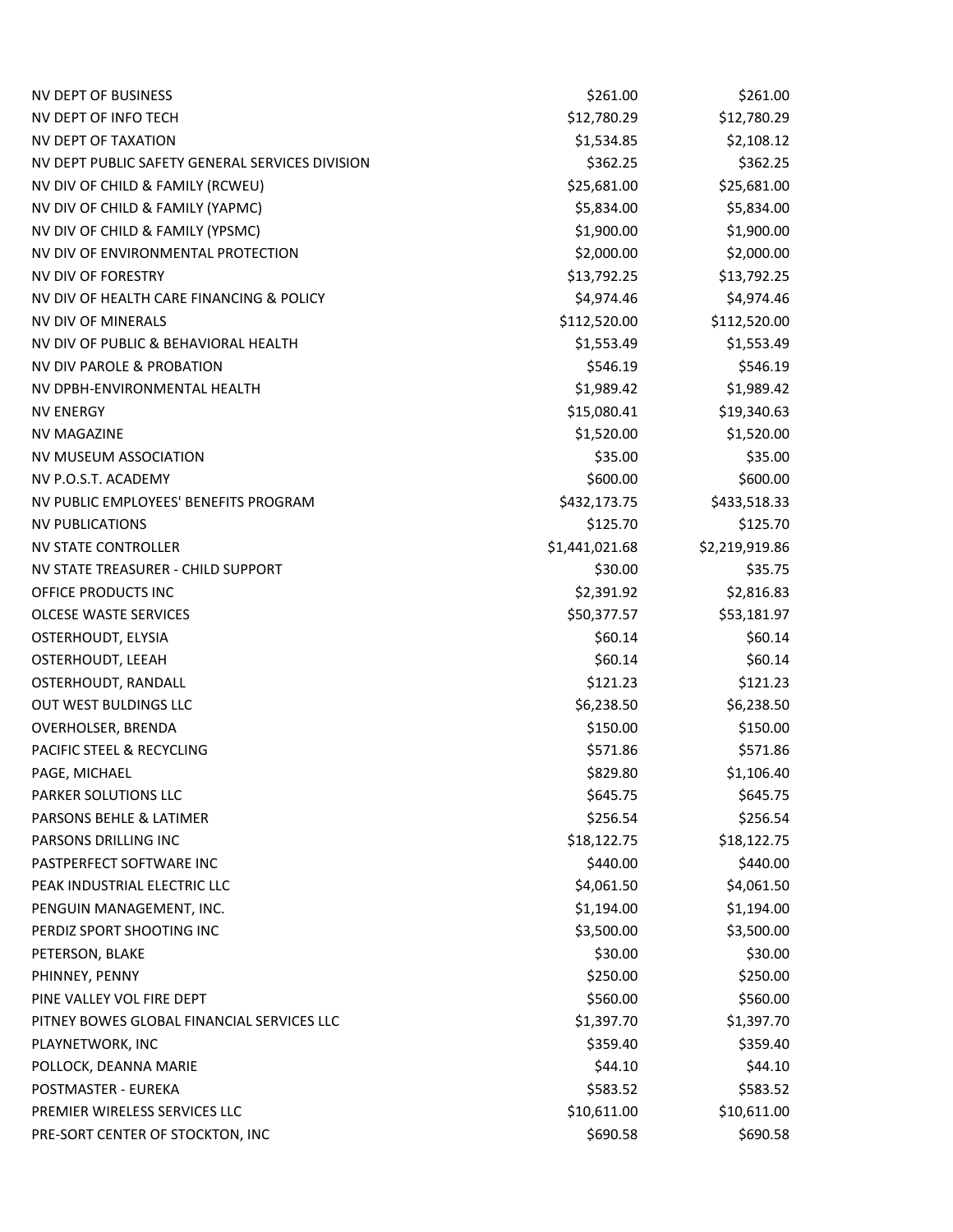| PRINCESS AND A REDNECK - CODE 3 UNIFORMS      | \$530.40     | \$530.40     |
|-----------------------------------------------|--------------|--------------|
| PROMINENCE HEALTH PLANS                       | \$305,358.29 | \$449,692.69 |
| PURCELL TIRE & RUBBER CO                      | \$1,314.48   | \$1,314.48   |
| PYRAMID NETWORK SERVICES, LLC                 | \$1,900.00   | \$1,900.00   |
| <b>QUEST MEDIA &amp; SUPPLIES INC</b>         | \$54,343.20  | \$54,455.70  |
| <b>QUILL CORPORATION</b>                      | \$8,591.72   | \$10,815.59  |
| QURESHI, MUNIR                                | \$200.00     | \$200.00     |
| <b>RAINES MARKET</b>                          | \$8,641.52   | \$8,641.52   |
| RANGE GLOBAL SERVICES                         | \$582.00     | \$582.00     |
| READINESS NETWORK, INC.                       | \$4,200.00   | \$4,200.00   |
| <b>RECOGNITION ENGRAVING &amp; AWARDS LTD</b> | \$325.48     | \$325.48     |
| <b>REDI SERVICES LLC</b>                      | \$3,360.00   | \$4,320.00   |
| REHAB SERVICES OF NEVADA                      | \$15,268.65  | \$15,268.65  |
| REINFORD, CHUCK                               | \$1,400.00   | \$1,400.00   |
| RENNER, IRA                                   | \$53.46      | \$53.46      |
| <b>RESERVE ACCOUNT</b>                        | \$1,098.75   | \$1,098.75   |
| RESERVE ACCOUNT DA                            | \$2,129.99   | \$3,926.98   |
| ROA, ROCKY J                                  | \$161.46     | \$161.46     |
| <b>ROCKY MTN INFO NETWORK</b>                 | \$50.00      | \$50.00      |
| ROE PAINTING, INC                             | \$16,830.15  | \$16,830.15  |
| ROUGHSTOCK RECORDS                            | \$3,000.00   | \$3,000.00   |
| ROWLEY, MISTY                                 | \$1,473.20   | \$1,473.20   |
| RUBY MOUNTAIN HVAC & REFRIGERATION            | \$3,597.50   | \$3,743.50   |
| SALT LAKE WINDUSTRIAL                         | \$42.97      | \$42.97      |
| SCHWEBLE, JOHN                                | \$893.58     | \$1,191.44   |
| SCOVIL, MICHELE LYNNE                         | \$202.50     | \$202.50     |
| SHARKOZY, MIKE                                | \$1,237.88   | \$1,402.96   |
| SIERRA CONTROLS LLC                           | \$10,036.25  | \$10,036.25  |
| SIERRA ENVIRONMENTAL MONITORING, INC          | \$4,332.00   | \$4,507.00   |
| SIERRA WINDS PRODUCTS FOR LEISURE             | \$735.00     | \$735.00     |
| SILVER STATE ELEVATOR INC                     | \$4,500.00   | \$4,500.00   |
| SILVER STATE INTERNATIONAL TRUCKS             | \$654.84     | \$654.84     |
| SIMPLE DISTRIBUTORS, LLC                      | \$1,616.91   | \$1,616.91   |
| SIMPLOT GROWERS SOLUTION                      | \$10,772.87  | \$10,772.87  |
| SKY FIBER INTERNET - HOT SPOT BROADBAND INC   | \$2,935.80   | \$11,323.80  |
| SLAGOWSKI, CARL F                             | \$67.20      | \$134.40     |
| <b>SMALLGUY LLC</b>                           | \$1,350.00   | \$1,800.00   |
| SMITH POWER PRODUCTS INC                      | \$159.10     | \$473.17     |
| SMITH, MARSHALL KIRBY WADE                    | \$114.55     | \$114.55     |
| SNOWDEN, ALBERT                               | \$1,409.31   | \$1,879.08   |
| SONICLEAR                                     | \$498.00     | \$498.00     |
| SOUZA, JERRY                                  | \$72.00      | \$72.00      |
| <b>STAR HOTEL</b>                             | \$1,393.00   | \$1,393.00   |
| STATE COLLECTION & DISB UNIT (SCADU)          | \$4,839.18   | \$5,603.80   |
| STEFANKO, DR ROBERT J                         | \$1,083.92   | \$1,083.92   |
| STREAMLINE HR, LLC                            | \$282.15     | \$282.15     |
| SUBURBAN PROPANE                              | \$306.26     | \$306.26     |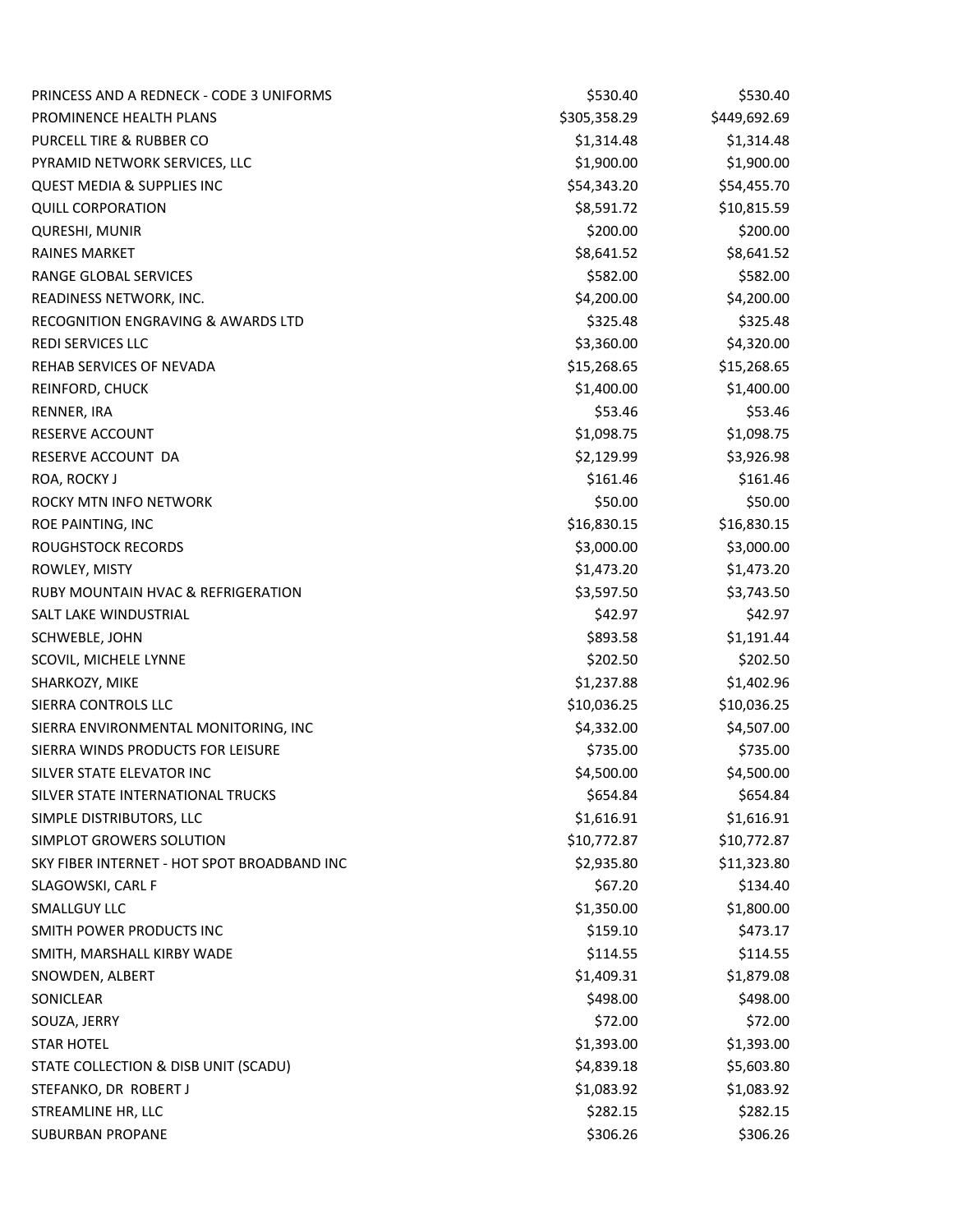| <b>SUBURBAN PROPANE</b>                  | \$214.88    | \$214.88    |
|------------------------------------------|-------------|-------------|
| <b>SUBURBAN PROPANE - ELY</b>            | \$6,818.52  | \$8,062.32  |
| SUN RIDGE SYSTEMS INC                    | \$36,953.00 | \$36,953.00 |
| <b>SUNDOWN LODGE</b>                     | \$120.00    | \$120.00    |
| SWITCH, LTD                              | \$4,850.39  | \$6,400.56  |
| SYBER NETWORKS LLC                       | \$13,375.00 | \$17,000.00 |
| SYSCO INTERMOUNTAIN FOOD                 | \$28,562.57 | \$32,614.12 |
| TALL BIKE ED'S UNLIMITED                 | \$11,000.00 | \$11,000.00 |
| TALL BIKE ED'S UNLIMITED (Contract)      | \$16,775.01 | \$22,366.68 |
| TALX UC EXPRESS, CORP                    | \$350.05    | \$350.05    |
| <b>TANX GOD INC</b>                      | \$2,000.00  | \$2,000.00  |
| TECA DATA SAFE CORPORATION               | \$3,440.00  | \$3,440.00  |
| TEIXEIRA, BLAKE                          | \$190.92    | \$190.92    |
| TEMPLETON, WILLIAM R                     | \$33.15     | \$33.15     |
| TERRY'S PUMPIN & POTTIES INC             | \$2,250.00  | \$2,250.00  |
| TEXAS DEPARTMENT OF PUBLIC SAFETY        | \$30.00     | \$30.00     |
| THATCHER CO OF NEVADA, INC               | \$1,660.50  | \$1,660.50  |
| THE FAIR PUBLISHING HOUSE INC            | \$135.06    | \$135.06    |
| THOMAS PETROLEUM LLC                     | \$70,965.54 | \$72,793.55 |
| THOMAS, CURLY                            | \$114.55    | \$114.55    |
| THOMAS, TYLER                            | \$698.08    | \$698.08    |
| TIBBITTS, ANNIE                          | \$33.00     | \$33.00     |
| TIBBITTS, JACOB T                        | \$289.00    | \$289.00    |
| TODD, KIMBERLY                           | \$303.04    | \$333.04    |
| TOMMY LEE LIVESTOCK LLC                  | \$16,500.00 | \$16,500.00 |
| TURK, TESS                               | \$188.81    | \$188.81    |
| TYLER TECHNOLOGIES, INC.                 | \$900.00    | \$900.00    |
| TYREE, VICTOR                            | \$31.14     | \$31.14     |
| U S GEOLOGICAL SURVEY                    | \$21,246.75 | \$42,493.50 |
| UDER, ANDREW                             | \$82.00     | \$82.00     |
| ULINE                                    | \$14,282.33 | \$14,282.33 |
| UMINA, MILES                             | \$473.20    | \$543.20    |
| UNDERGROUND SERVICE ALERT                | \$150.00    | \$150.00    |
| UNGER, TALON & VERONIQUE                 | \$29.87     | \$29.87     |
| UNIFORMITY OF NEVADA LLC                 | \$409.16    | \$409.16    |
| USA BLUE BOOK                            | \$2,364.19  | \$3,596.37  |
| UTAH DEPT. OF PUBLIC SAFETY              | $-518.75$   | $-518.75$   |
| VENTURACCI, DANIEL                       | \$53.46     | \$53.46     |
| <b>VETERANS OF FOREIGN WAR POST 8194</b> | \$14,000.00 | \$14,000.00 |
| VOGUE DRY CLEANER, LLC                   | \$77.11     | \$77.11     |
| <b>VOGUE LINEN-UNIFORM RENT</b>          | \$4,741.41  | \$5,809.76  |
| VOYA STATE STREET BANK BOSTON, MA        | \$20,790.00 | \$24,255.00 |
| WALKER, IRA W                            | \$267.29    | \$267.29    |
| <b>WALMART BUSINESS (SO)</b>             | \$1,086.63  | \$1,086.63  |
| WALMART CAPITAL ONE                      | \$463.57    | \$722.23    |
| WALTRIP, DONNA                           | \$1,140.00  | \$1,140.00  |
| WALZL, JOHN H                            | \$12,661.98 | \$12,661.98 |
|                                          |             |             |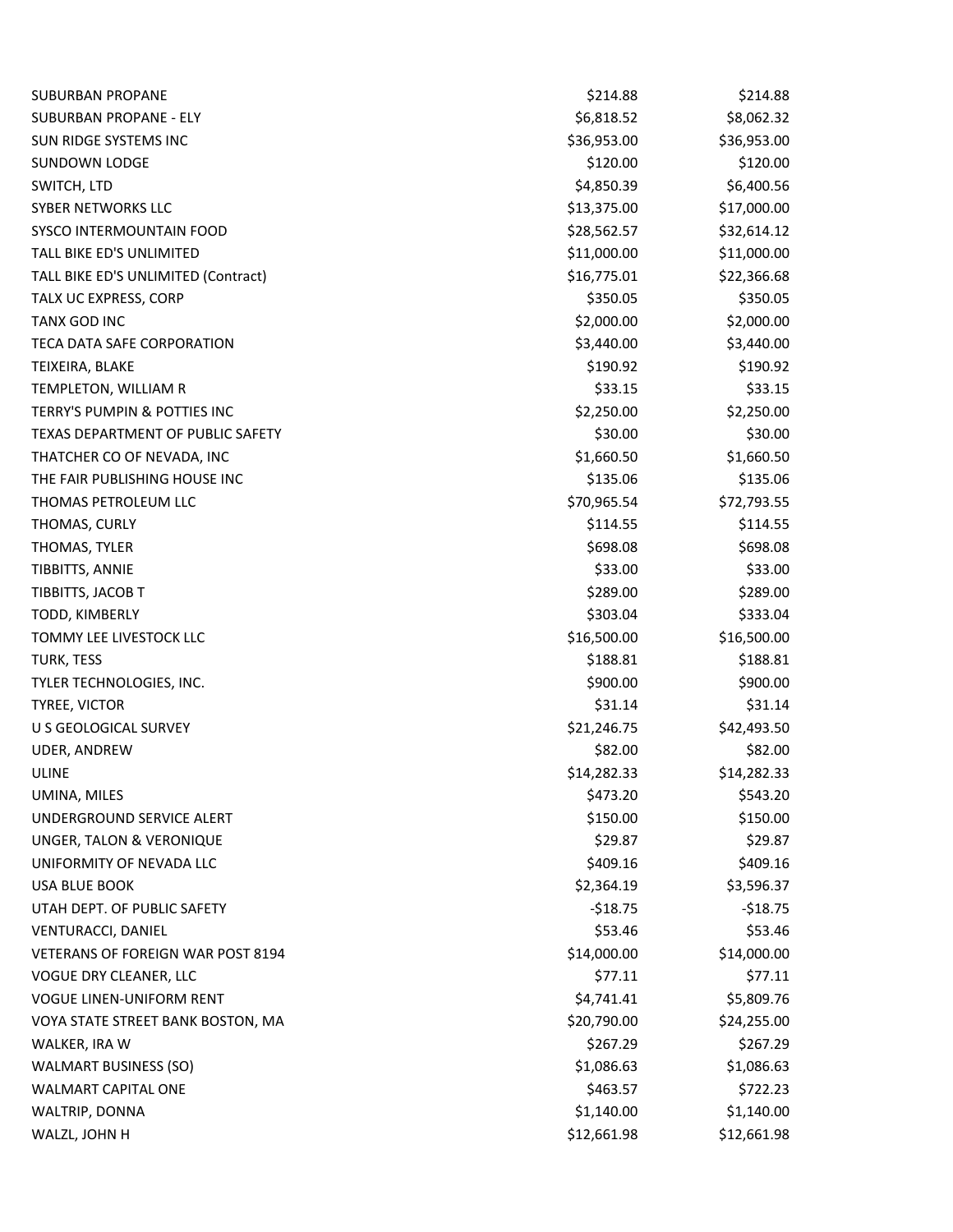| <b>Total</b>                                      | \$5,108,682.37 | \$6,305,768.01 |
|---------------------------------------------------|----------------|----------------|
| ZIMMERMAN, STEVE                                  | \$484.36       | \$484.36       |
| <b>XEROX CORPORATION</b>                          | \$1,461.54     | \$1,765.03     |
| WOLTERS, RICHARD C. JR.                           | \$115.00       | \$115.00       |
| WOLF, TYLER JOSEPH                                | \$267.29       | \$267.29       |
| WINNEMUCCA PUBLISHING INC                         | \$425.00       | \$575.00       |
| WINES, RACHEL                                     | \$68.73        | \$68.73        |
| WINES, PATRICK                                    | \$68.73        | \$68.73        |
| WILLIAMS, SKYLAR                                  | \$223.00       | \$223.00       |
| WILLIAM BEE RIRIE HOSPITAL-MEDICAL                | \$53,128.32    | \$53,801.16    |
| WILLIAM BEE RIRIE HOSPITAL - CONTRACT             | \$102,500.00   | \$102,500.00   |
| WHITE PINE COUNTY TRI COUNTY WEED CONTROL         | \$23,917.37    | \$23,917.37    |
| WHITE PINE COUNTY SHERIFF'S OFFICE                | \$30,000.00    | \$30,000.00    |
| WHITE PINE COUNTY JUVENILE PROBATION              | \$90.00        | \$90.00        |
| WHITE PINE COUNTY FINANCE OFFICE                  | \$11,747.14    | \$11,747.14    |
| WHIMPLE, MADISON                                  | \$1,007.50     | \$1,379.50     |
| WESTMONT ASSOCIATES, INC.                         | \$5.00         | \$5.00         |
| <b>WESTERN TROPHY &amp; ENGRAVING INC</b>         | \$26.05        | \$26.05        |
| <b>WESTERN STATES ENTERPRISES</b>                 | \$51,816.24    | \$51,816.24    |
| <b>WESTERN NV SUPPLY CO</b>                       | \$26,737.08    | \$32,534.26    |
| WESTERN INSURANCE SPECIALTIES INC                 | \$641.36       | \$962.04       |
| <b>WELLS RURAL ELECTRIC CO</b>                    | \$127.00       | \$127.00       |
| <b>WELLS PROPANE</b>                              | \$510.76       | \$510.76       |
| WATTS, TYLER JAMES                                | \$500.00       | \$500.00       |
| WATTS, JESSE                                      | \$696.00       | \$696.00       |
| <b>WATERAX CORPORATION</b>                        | \$1,842.00     | \$1,842.00     |
| WASHOE COUNTY SHERIFF'S OFFICE - CRIME LAB BILLII | \$417.00       | \$504.00       |
| <b>WASHOE COUNTY SHERIFF'S</b>                    | \$3,435.00     | \$3,435.00     |
| WASHOE COUNTY REGIONAL MEDICAL EXAMINER           | \$4,596.20     | \$4,596.20     |
| <b>WASHINGTON STATE SUPPORT REGISTRY</b>          | \$301.80       | \$352.10       |
| <b>WASHINGTON NATIONAL INSURANCE CO</b>           | \$13,428.64    | \$20,141.14    |
| WARD, JAKE                                        | \$128.87       | \$128.87       |